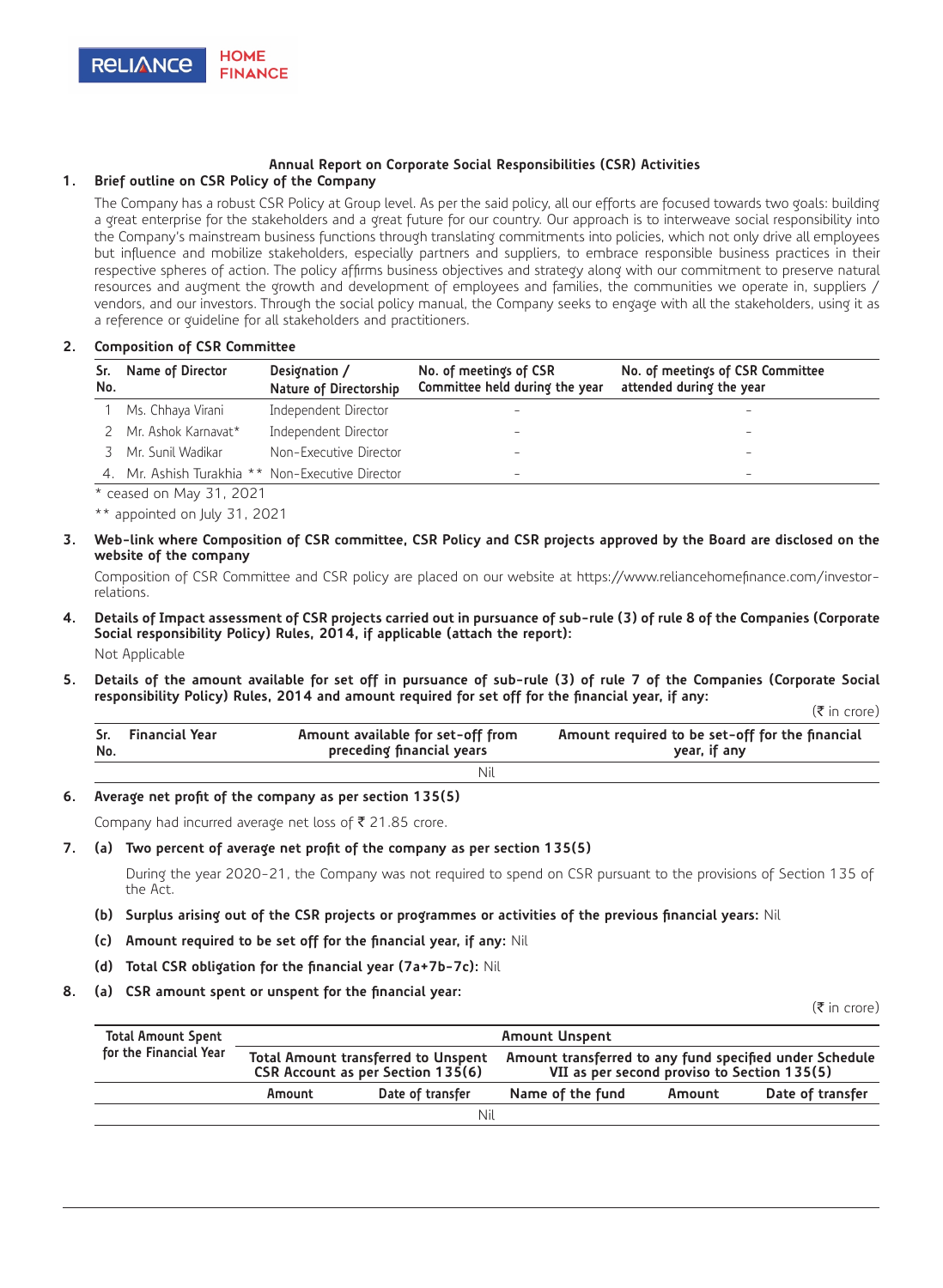**(b) Details of CSR amount spent against ongoing projects for the financial year:**  $(\bar{\bar{\tau}}$  in crore) (1) (2) (3) (4) (5) (6) (7) (8) (9) (10) (11) **Sr. No. Name of the Project Item from the list of activities in Schedule VII to the Act Local area (Yes / No) Location of the project Project Duration Amount allocated for the project Amount spent in the current financial year Amount transferred to Implementation Unspent CSR Account for the project as per Section 135(6) Mode of – Direct (Yes/ No) Mode of Implementation – Through Implementing Agency State District Name CSR Registration number** Nil **(c) Details of CSR amount spent against other than ongoing projects for the financial year:**  $(\bar{\bar{\tau}}$  in crore) (1) (2) (3) (4) (5) (6) (7) (8) **Sr. No. Name of the Project Item from the list of activities in Schedule VII to the Act Local area (Yes / No) Location of the project Amount spent in the current financial year Mode of Implementation – Direct (Yes/No) Mode of Implementation – Through Implementing Agency State District Name CSR Registration number** Nil **(d) Amount spent in Administrative Overheads:** Nil **(e) Amount spent on Impact Assessment, if applicable:** Not Applicable **(f) Total amount spent for the Financial Year (8b+8c+8d+8e):** Nil **(g) Excess amount for set off, if any:**  $(\bar{\bar{\mathbf{z}}}$  in crore) **Sr. No. Particulars Amount** (i) Two percent of average net profit of the company as per section 135(5) Not Applicable (ii) Total amount spent for the Financial year (iii) Excess amount spent for the financial year [(ii)-(i)] (iv) Surplus arising out of the CSR projects or programmes or activities of the previous financial years, if any (v) Amount available for set off in succeeding financial years [(iii)-(iv)] **9. (a) Details of Unspent CSR amount for the preceding three financial years:**  $(\bar{\tau}$  in crore) **Sr. No. Preceding Financial Year Amount transferred to Unspent CSR Account under section 135(6) Amount spent in the reporting Financial Year Amount transferred to any fund specified under Schedule VII as per section 135(6), if any Amount remaining to be spent in succeeding financial years Name of the Fund Amount Date of transfer** 2019-20 During the year 2019-20, the Company was required to spend an amount of ₹ 3.23 crore on CSR activities. The Company is facing severe financial stress and accordingly the Lenders have entered into an Inter Creditor Agreement (ICA) in terms of RBI Circular No. DBR.No.BP.BC.45/21.04.048/2018-19, dated June 7, 2019 on July 6, 2019. As part of the same, all cashflows of the Company are under direct supervision and control of the Lenders, for the purpose of debt resolution. Further, the Hon'ble Delhi High Court vide its Order dated November 20, 2019, has placed restraint on the Company on incurring expenses other than in ordinary course

of business. In view of the aforesaid, the Company has not spent the amount on CSR activities for the year

- 2019-20. The Company is committed to spend on CSR in the long term.
- 2 2018-19 Not Applicable, as required CSR amount was spent.

3 2017-18 Not Applicable, as required CSR amount was spent.